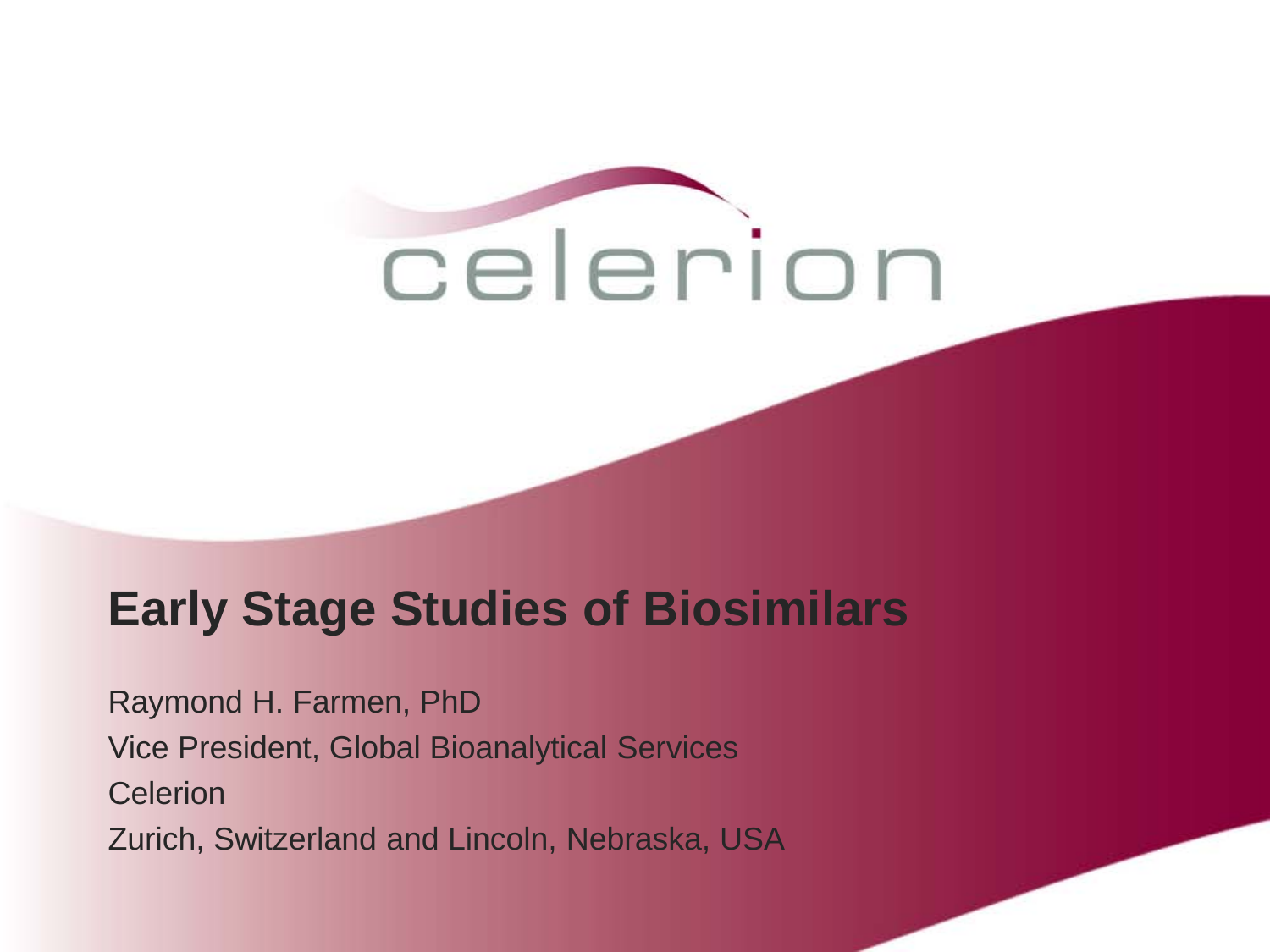### **Goal – Discuss Studies that Bridge the Gap Between Newly Sourced Products and Patient Studies**

The bridge between manufacturing and clinical efficacy

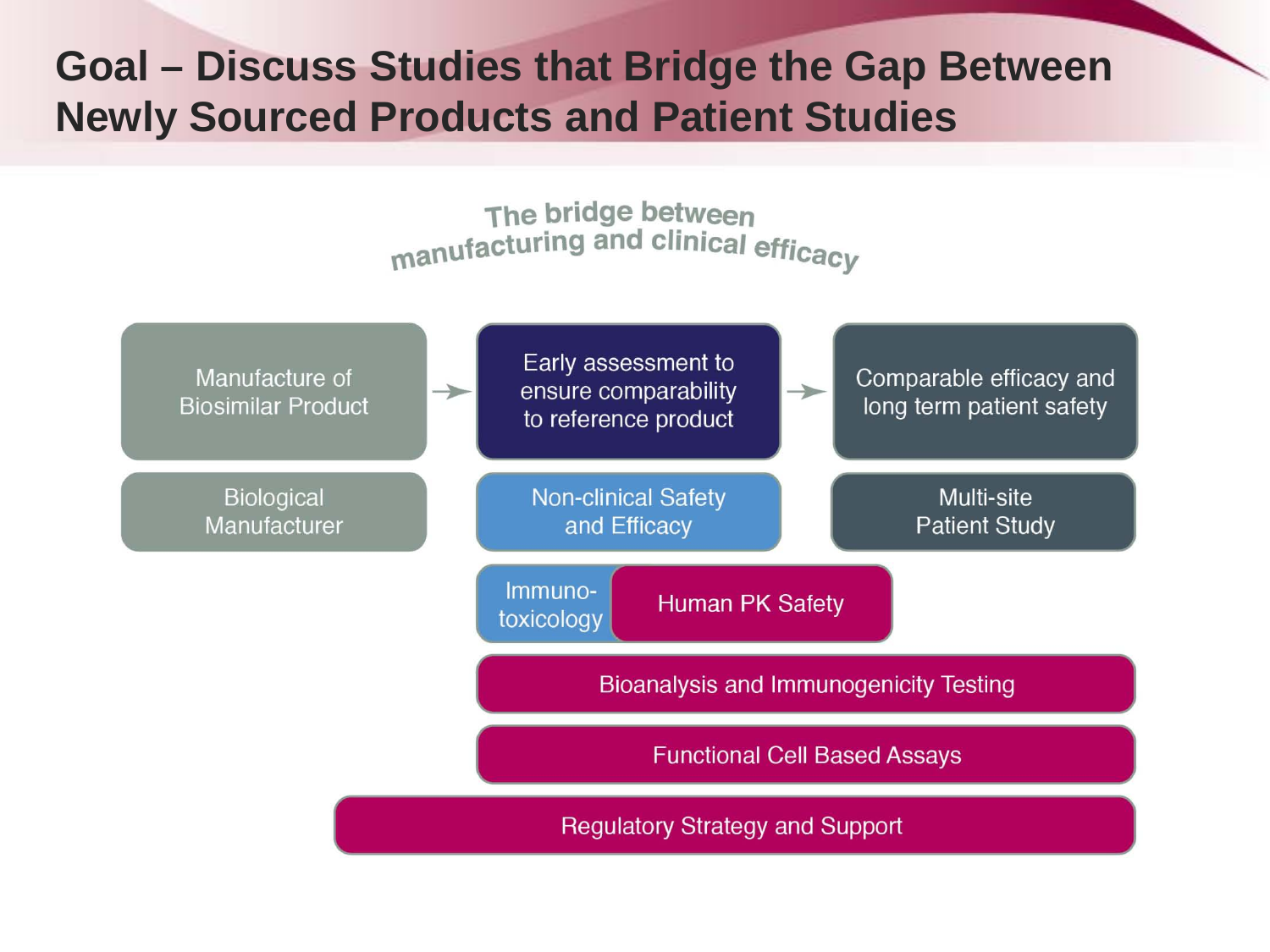- EMA Concept Paper Sep 2011
- **If the reference product had an** *in vitro* binding model then compare the biosimilar binding constants to the reference. **If different: Not OK**
- Compare the binding properties of the antibodies used in the bioanalytical assay to the reference and the biosimilar. **If different: OK** but may need to develop new assay antibodies for the biosimilar



- If the outcome of the *in vitro* bioassays raises concerns and if an *in vivo* model exists then you may need to conduct an *in vivo* pharmacological study:
	- A head-to-head comparison of the reference and the biosimilar in this model. **If different: NOT OK**

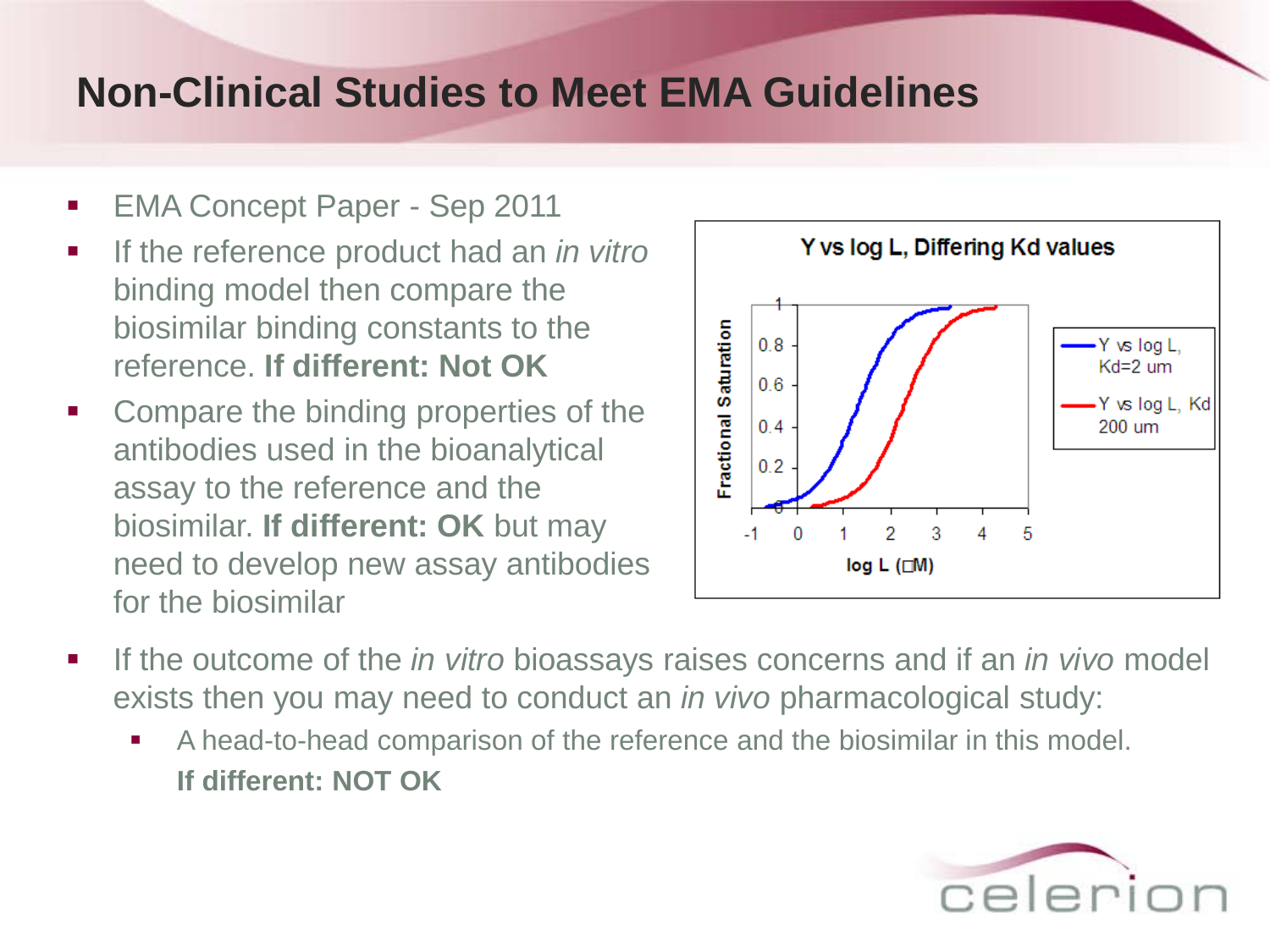■ Perform a single dose PK study in mice – not required but valuable. The bioanalytical assay does not have to be validated for this study! **If different: NOT OK**

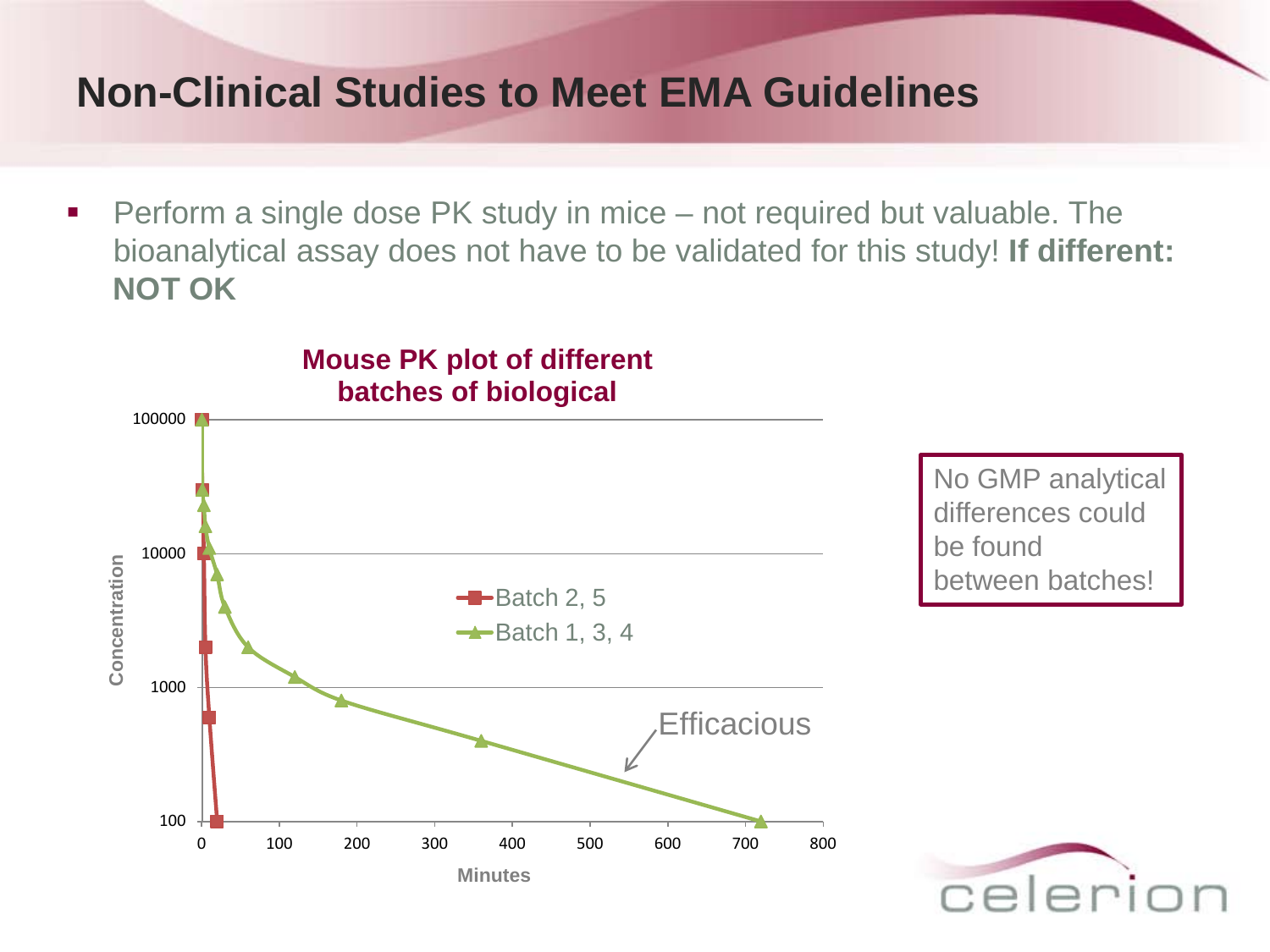- If the outcome of the *in vitro* comparative studies raises concerns then perform the following single dose PK studies:
	- **Primates** need to use primates if reference product used primates highly likely
	- If bioactive in both rodent and non-rodent then use both
	- If NOT bioactive in rodents then it would be acceptable to perform this study only in the non-rodent (probably primates)

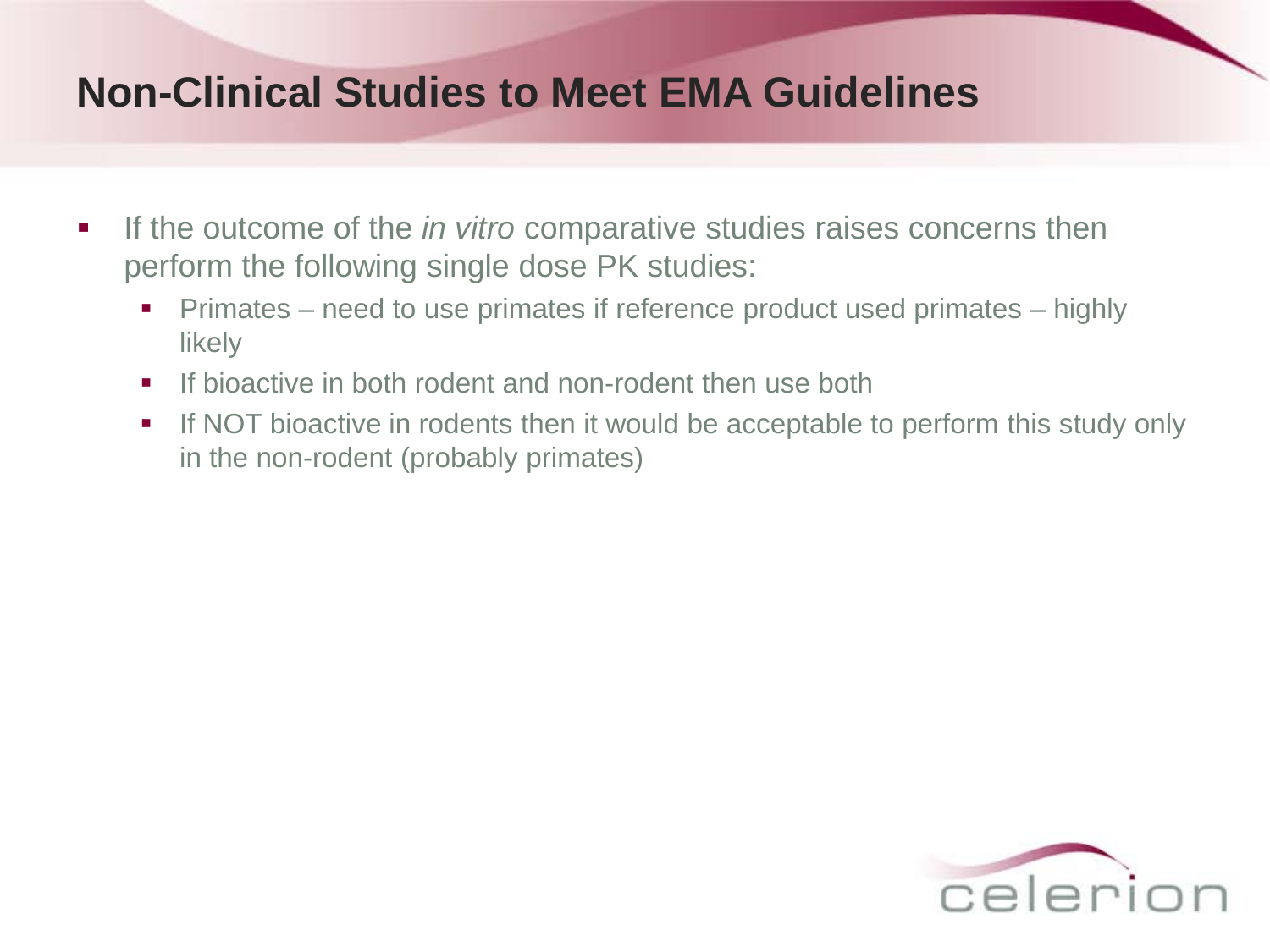- TRADITIONAL PATH Establish *in vivo* comparability of toxicokinetics and immunogenicity using a relevant animal species (generally primates)
	- Dose reference product and biosimilar (head-to-head comparison)
	- Single repeat dose; 4 dosing cycles per study or as per clinical dosing regimen
		- If half-life  $= 2-4$  days then weekly dosing cycle
		- If half-life  $= 2-3$  weeks then monthly dosing cycle
		- One dose level, one gender and no recovery group may be acceptable (needs to be justified) – If this can not be justified then:
			- Minimum dose levels = high dose, low dose and control (may add mid-dose level)
			- 3 animals/sex/dose level for necropsy + 2 animals/sex for recovery group (if reference product didn't have a recovery group then the biosimilar does not need a recovery group)
	- **Perform the standard battery of health assessment testing**
	- **Perform toxicokinetic measurements after first dose and last dose**
	- **Perform immunogenicity testing after last dose**
- Other non-clinical studies such as safety pharmacology, reproductive toxicology, mutagenicity and carcinogenicity are not required

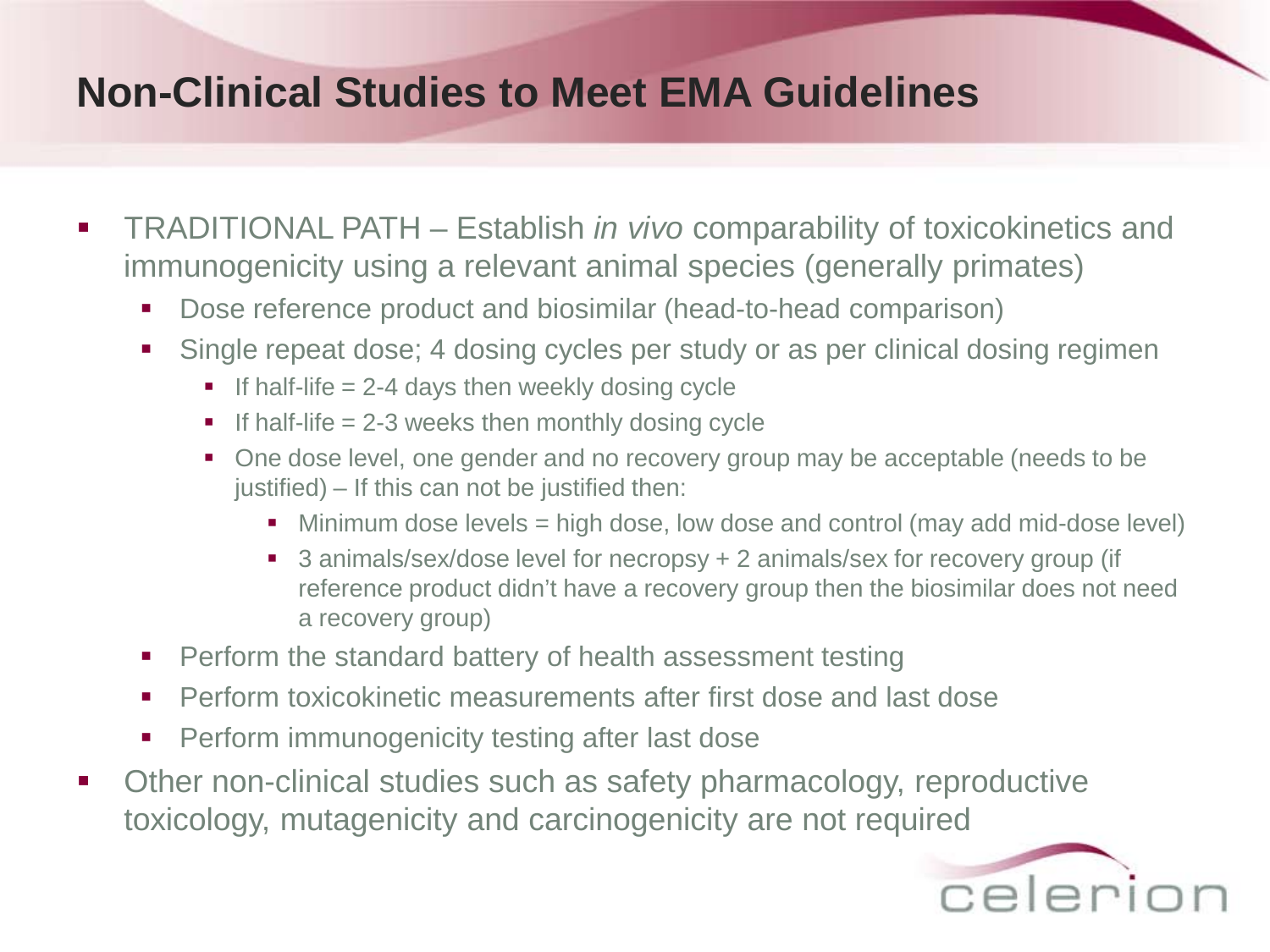## **Non-clinical and Clinical Assay Development for Biosimilars – Starting from Scratch!**

- Bioanalytical assay for PK analysis  $(5 8$  months)
	- Reagent preparation  $(3 4$  months) May have reagents from release testing
	- $\blacksquare$  Method development and validation (2 4 months)
- Immunogenicity testing assay  $(6 9$  months)
	- Reagent preparation  $(3 4$  months) may have reagents from release testing
	- $\blacksquare$  Method development and validation  $(3 5$  months)
- Cell based assays for functional activity  $(11 15$  months)
	- Selection of the assay procedure (1 month)
	- Breading of cell lines and feasibility study  $(2 3$  months)
	- Final selection of cell line and reference antibodies  $(2 3$  months)
	- Optimization and final development of assay  $(4 6$  months)
	- GLP validation (2 months)
	- If reagents and cell lines are available you could save up to 6 months

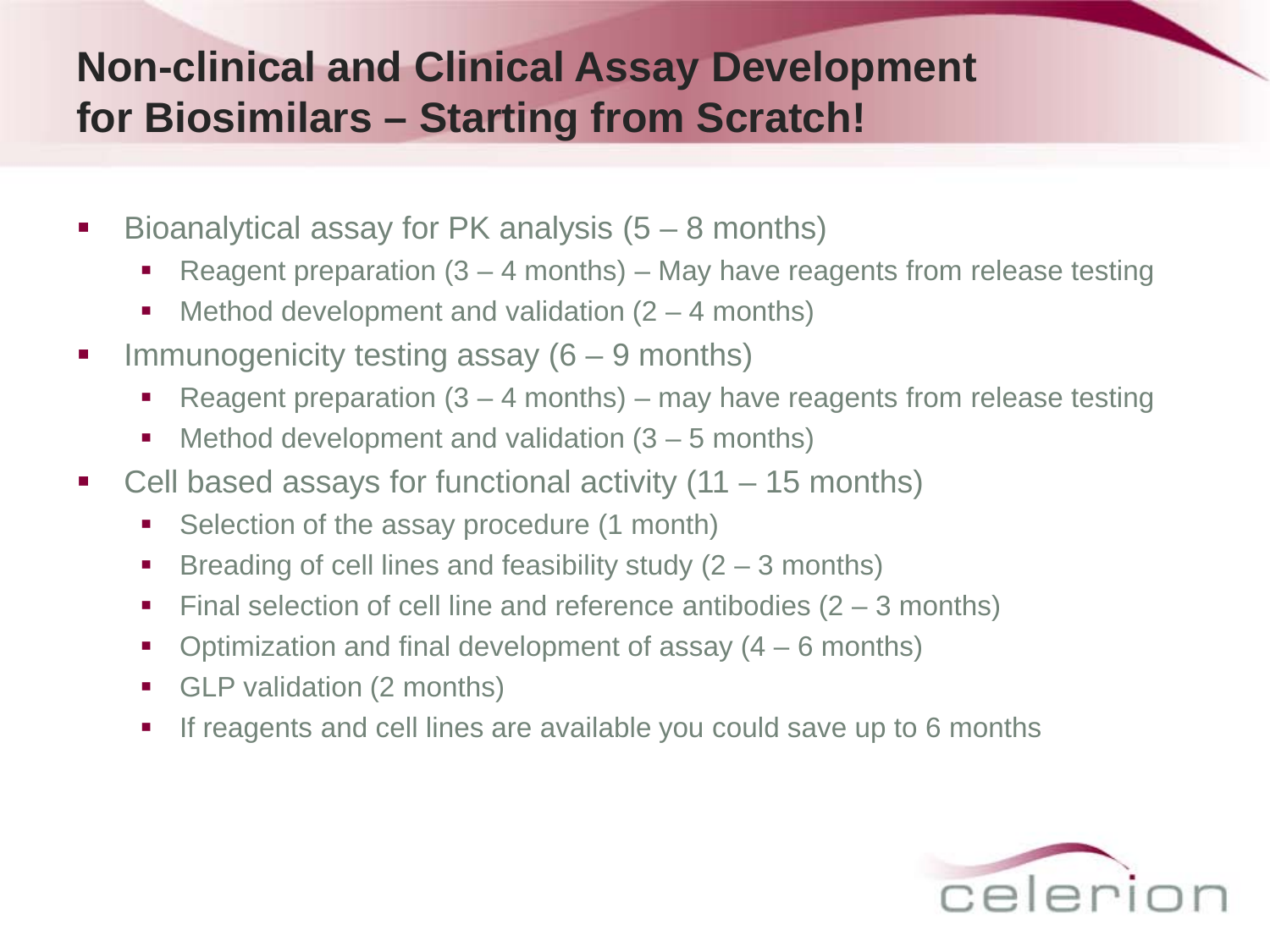#### **Large Molecule Bioanalytical Assay Considerations**

# When you are developing the bioanalytical assay you need to determine if the assay being developed is for free drug or total drug

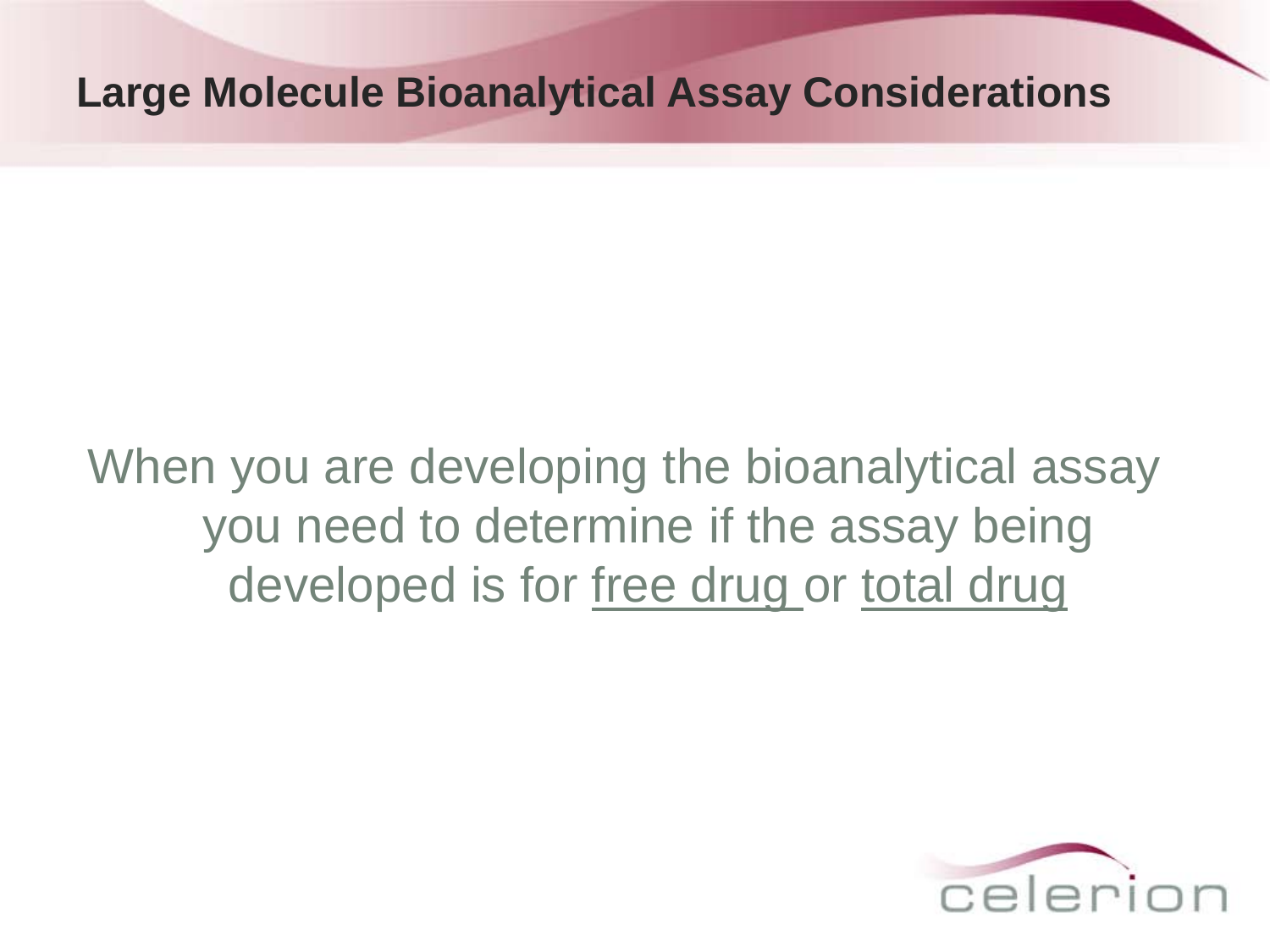#### **Free Drug Assay Format**



#### Reagents required:

- 1. Target
- 2. Anti-Drug Ab for Detection

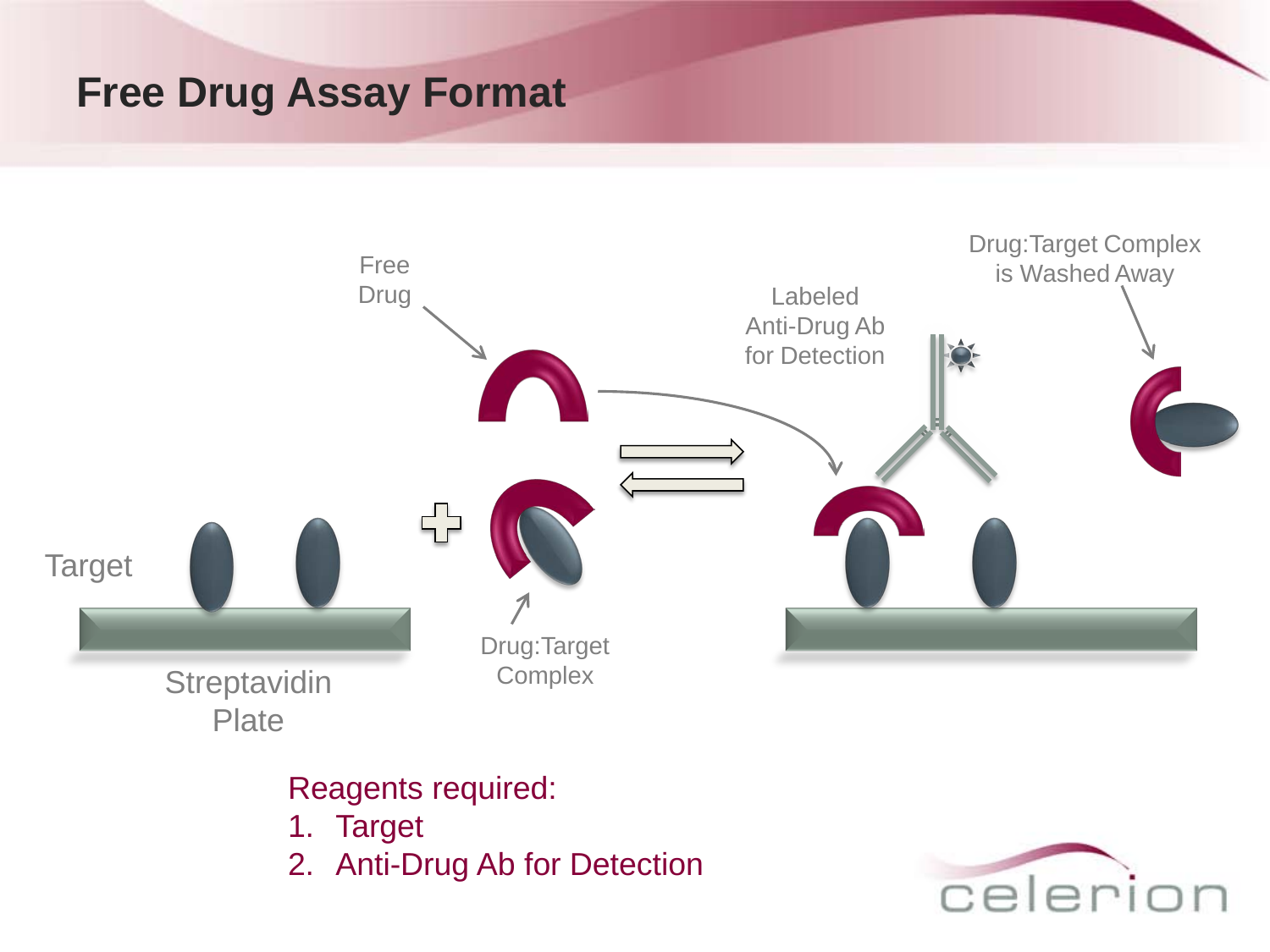## **Total Drug Assay Format**



Reagents required:

- 1. Capture Anti-Drug Ab
- 2. Anti-Drug Ab for Detection

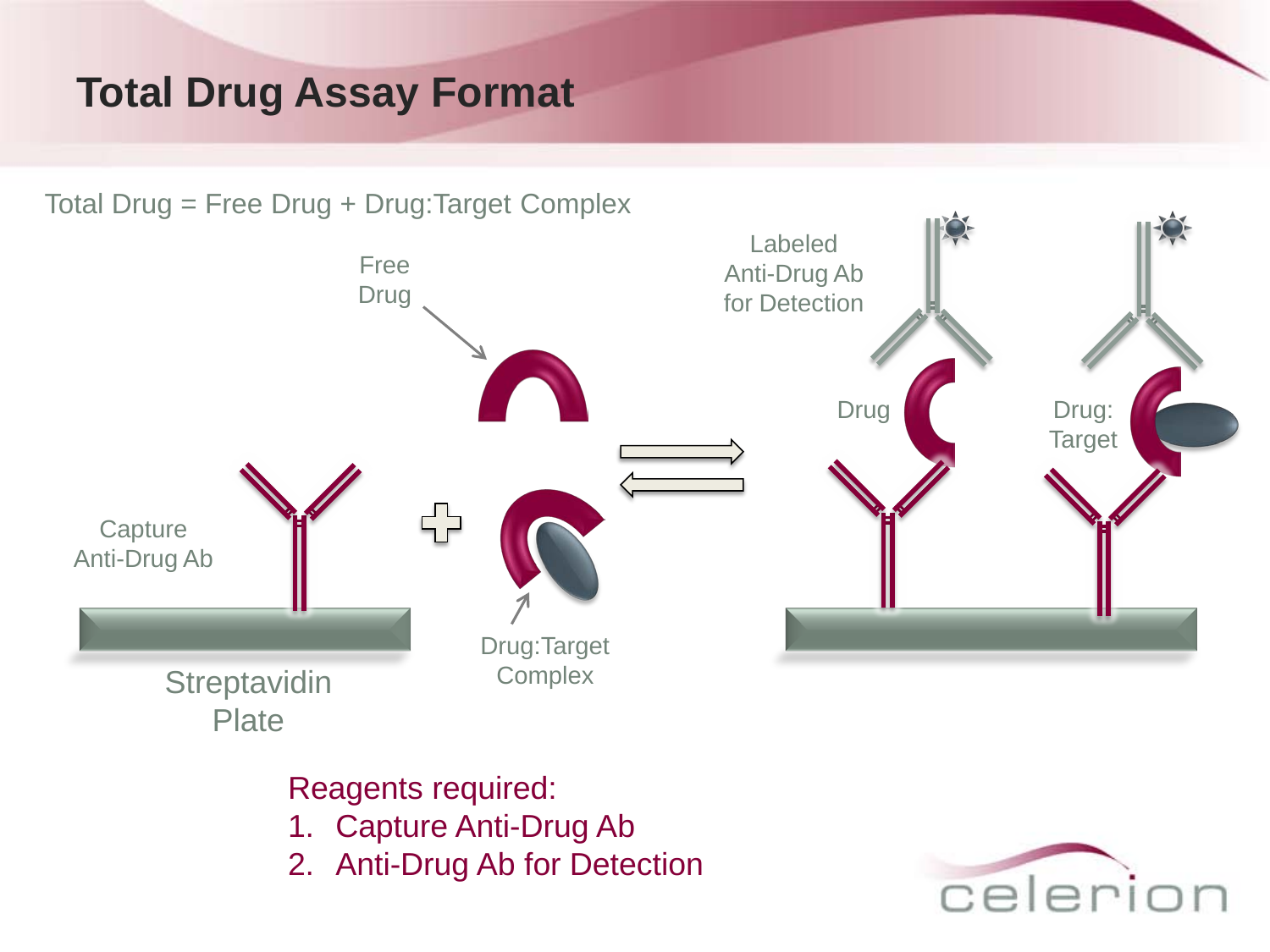### **Large Molecule Bioanalytical Assay Development**

- **Information gathering** 
	- Intended use (pre-clinical, clinical, sample population, potential cross-reacting substances)
	- Availability and characteristics of the analyte and assay reagents
	- Advantages and pitfalls of possible alternative assay formats
		- ELISA, ECLA, RIPA; Sandwich assay (1-step, 2-step), competitive assay
- Grow antibodies to the protein being developed
	- If there are a lot of post-translational changes to the biosimilar product then you should probably grow antibodies to both the biosimilar and the reference (Celerion observed a 30% difference in concentration between a biosimilar and its reference due to differences in binding affinity)
- Optimizing reagents, assay conditions
	- Direct / Indirect coating
	- **EXECTE:** Labeling and titration of detection reagent / capture reagents
	- Optimizing of dilution buffers, blocking buffers, incubation conditions
- Important assay parameters to be optimized
	- **Sensitivity (lower limit of quantitation)**
	- Specificity (cross-reacting substances, interferences caused by drug target in matrix)
	- **Selectivity (matrix interferences, spike recovery)**
	- **Precision and accuracy**

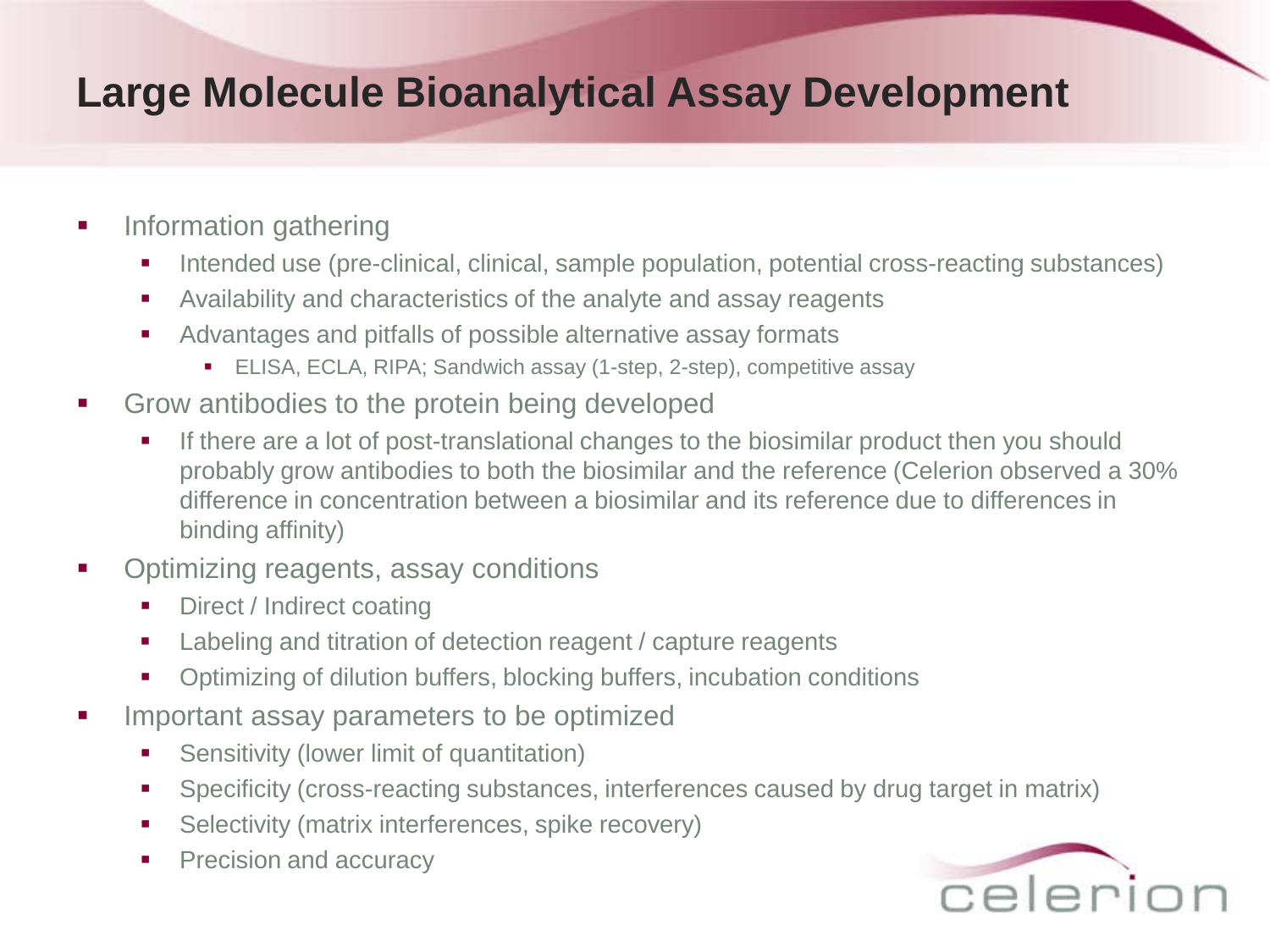#### **Factors to Consider During PK Assay Development**

- **EXECUTE:** Antibodies used for capture and detection
	- These are key to an immunoassay and provide basis for specificity and sensitivity
	- **variability between lots**
- Reference standard
	- Less well characterized than conventional drugs. Purity assessment is difficult
	- **No Variability between lots**
- **Nonlinear calibration and calibration model assessment** 
	- **High-dose hook effect**
	- Sigmoid curve with appropriate weighing is generally considered as appropriate for most immunoassays

Y vs log L, Differing Kd values Saturation  $0.8$ Y vs log L, Kd=2 um  $0.6$ Y vs log L, Kd **Fractional**  $0.4$ 200 um  $0.2$  $-1$  $\overline{0}$  $2 \t3$  $\overline{4}$  $log L$  ( $\Box M$ )

- Matrix interferences
	- Similarity to an endogenous protein
		- Impact on background response. Analyte-free matrix for calibration curve required.
	- Interfering substances (minimizing impact of nonspecific antibodies)
	- Total drug (drug bound to its target, other serum proteins or ADAs) vs. free drug in matrix
	- **Impact of disease state**
	- **Stability of analyte in matrix**

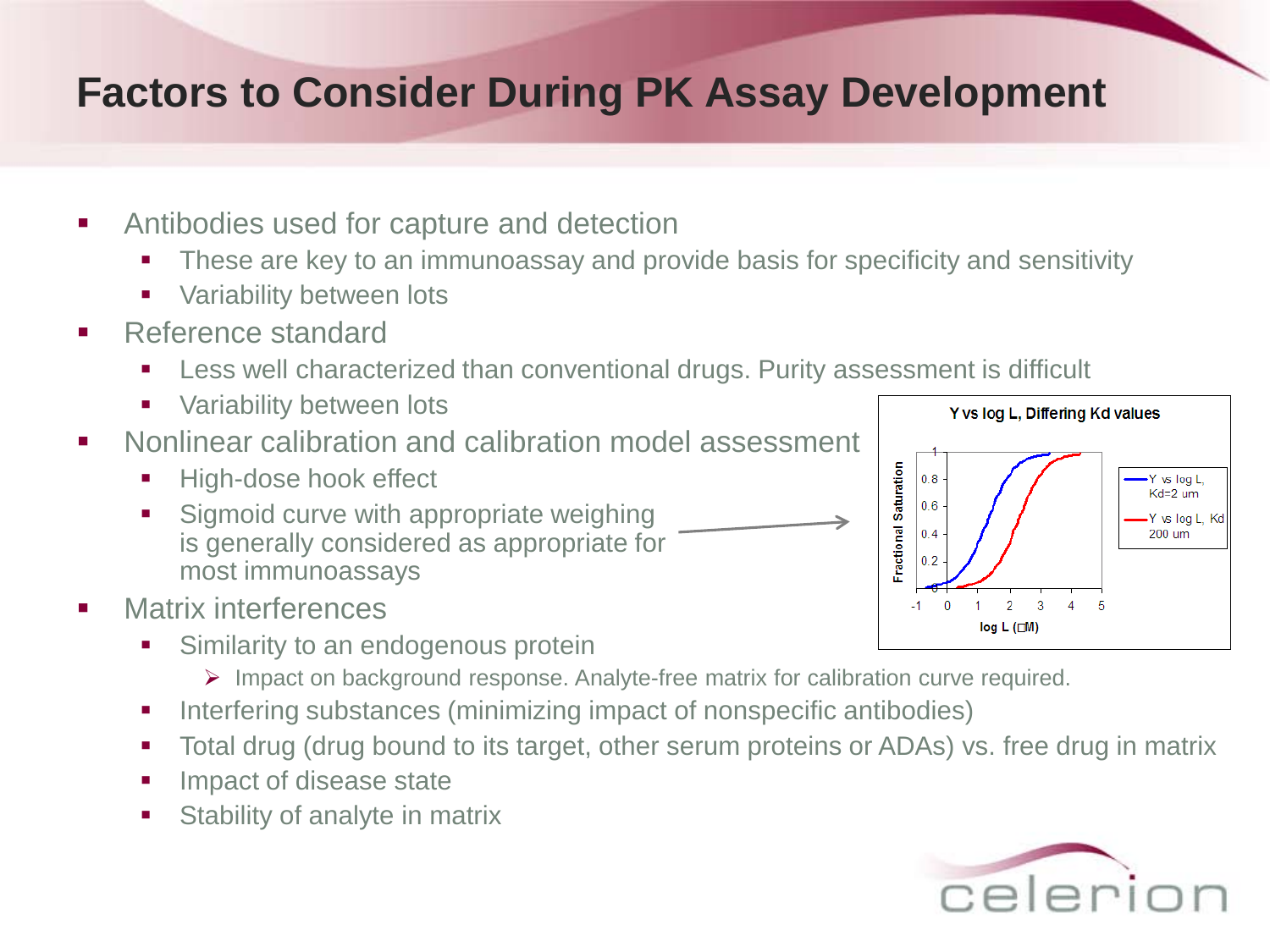### **Risk Based Assessment of Immunogenicity (Anti-Drug Antibody) Analysis**

| Higher risk                                                                                                  | Lower risk                                                                                                      |                               |
|--------------------------------------------------------------------------------------------------------------|-----------------------------------------------------------------------------------------------------------------|-------------------------------|
| Product:<br>• Endogenous version exists<br>• Endogenous version unique                                       | Product:<br>• No endogenous version<br>• Endogenous version<br>redundant                                        |                               |
| • Replacement therapy<br>• Repetitive treatment<br>• Non-intravenous route of<br>administration <sup>a</sup> | • Not a replacement therapy<br>• Single dose treatment<br>• Intravenous route of<br>administration <sup>a</sup> | The gre<br>extensi<br>testing |
| Target:                                                                                                      | Target:                                                                                                         | should                        |
| • Endogenous version exists<br>• Endogenous version unique                                                   | • No endogenous version<br>• Endogenous version<br>redundant                                                    |                               |
| • Subject/health status                                                                                      | • Subject/health status                                                                                         |                               |
| • Sole therapy<br>• Life threatening disease                                                                 | • Other therapies exist<br>• Not a life threatening<br>disease                                                  |                               |
| · Not immunosuppressed<br>• Autoimmune/inflammatory<br>disease                                               | • Immunosuppressed<br>• No autoimmunity/<br>inflammation                                                        |                               |

The following immunogenicity of the administration route has been claimed but exceptions may exist: inhalation > subcutaneous >  $intraperitoneal$  >  $intramuscular$  >  $intravenous$ . Specific testing of individual products is encouraged.

eater the risk, the more ive and frequent antibody and characterization be applied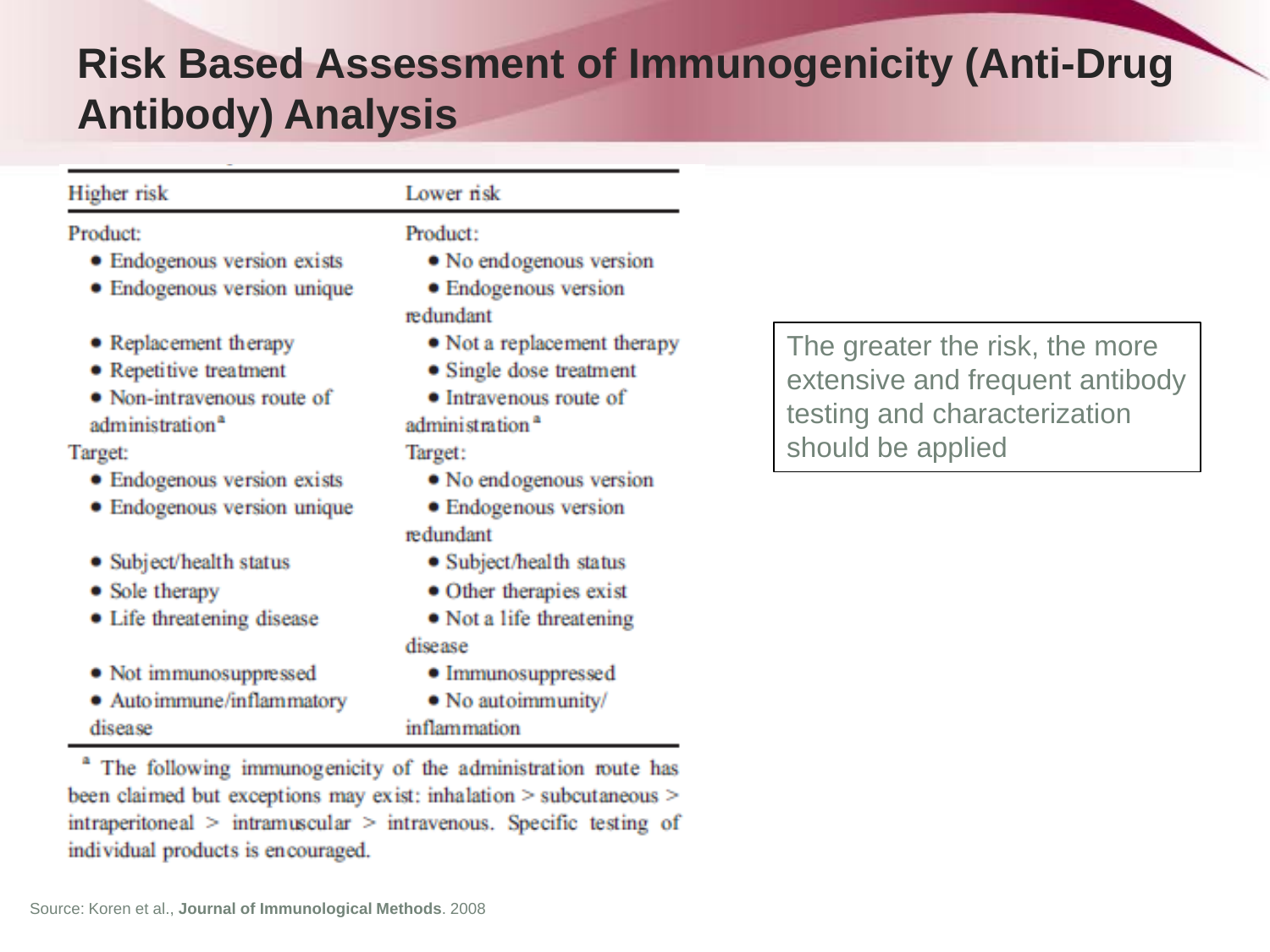#### **Typical Work Flow**

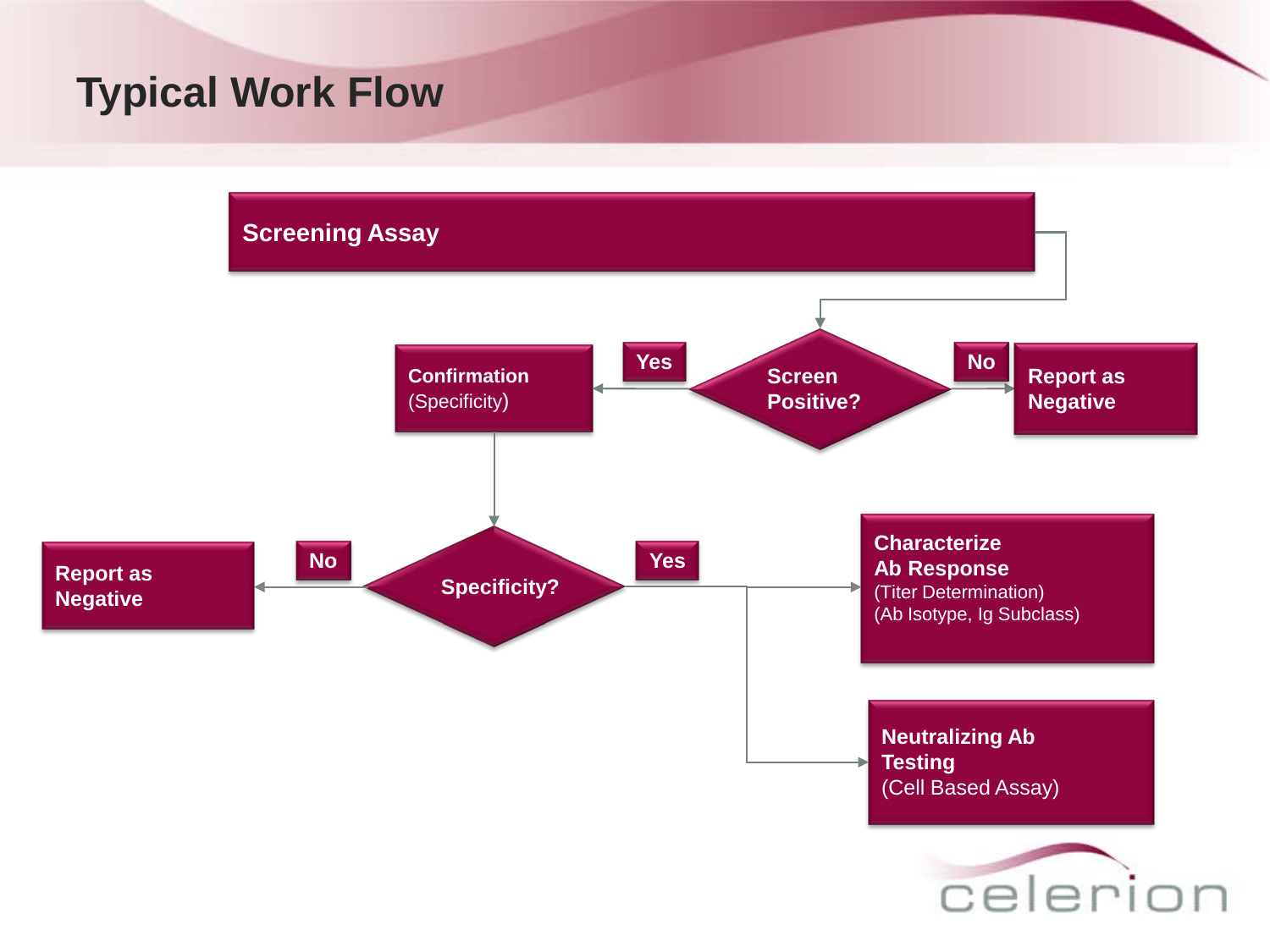#### **Immunogenicity Assay Development**

- **Information gathering** 
	- Intended use (pre-clinical, clinical, sample population)
	- Availability and characteristics of the analyte and assay reagents
	- Advantages and pitfalls of possible alternative assay formats
		- ELISA, ECLA, RIP, bridging assay (1-step, 2-step), direct assay
- Optimizing reagents and assay conditions
	- Direct / indirect coating
	- Labeling and titration of detection reagent / capture reagents
	- Optimizing of dilution buffers, blocking buffers, incubation conditions
	- Sample pre-treatment (e.g., acid treatment)
- Important assay parameters
	- Sensitivity (minimum required dilution, precision, background level)
	- Specificity testing (matrix effects, cross-reacting antibodies)
	- **Free drug tolerance**

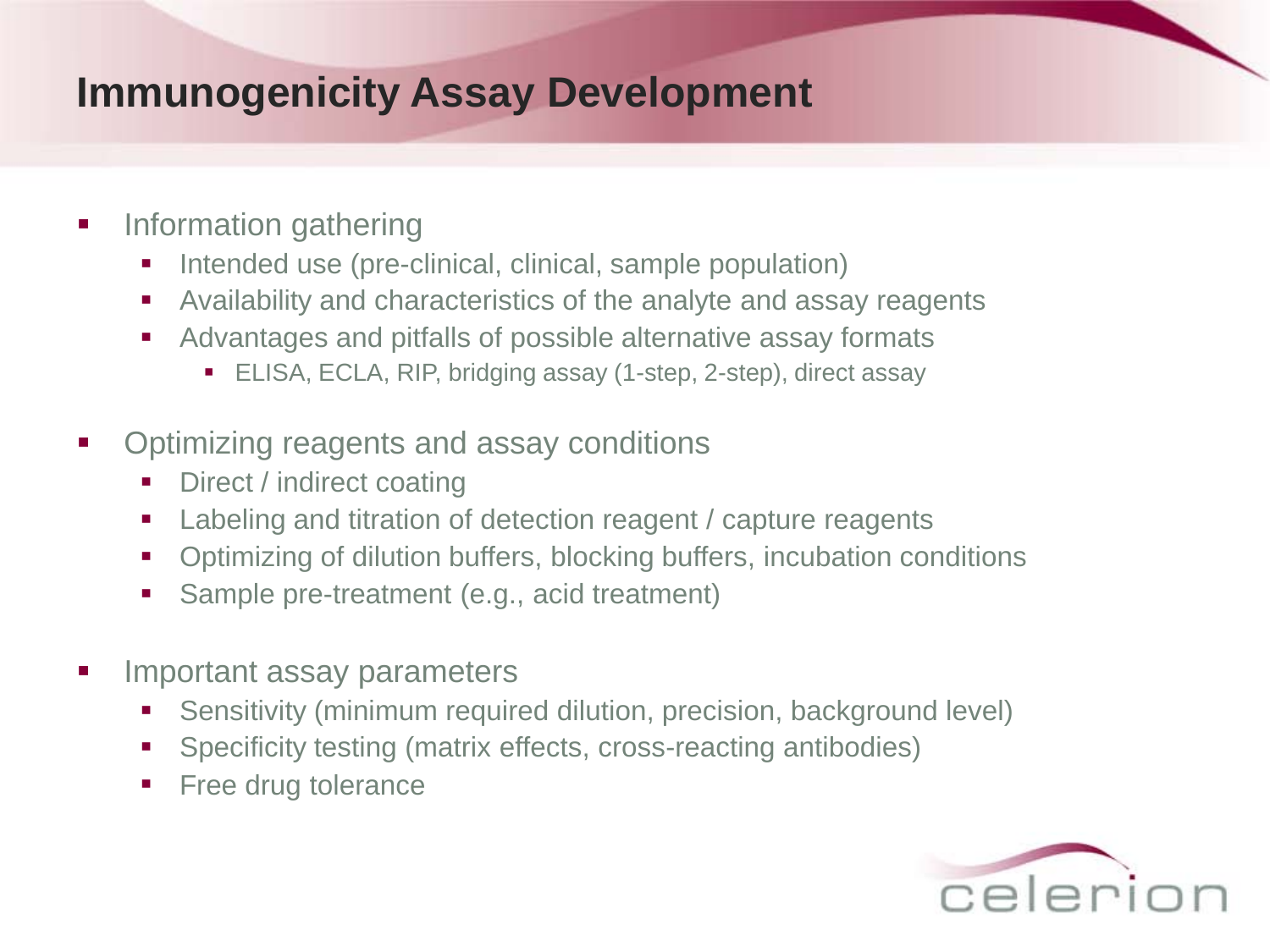## **Factors to Consider During Immunogenicity Assay Development**

- **•** Drug used for capture and detection
	- Absorptive coating or too excessive labeling may alter relevant epitopes
	- **Variability between lots**
- **Reference standard** 
	- Standardized species-specific polyclonal anti-drug antibodies reference material are not generally available
	- Affinity purified polyclonal antibodies can be used for the preparation of mock positive control samples
- **Sensitivity assessment** 
	- Highly dependent upon the antibodies used for characterization (higher affinity -> higher sensitivity)
	- No positive control can represent the diversity of antibodies found in individual subjects
- **Specificity (confirmation assay)** 
	- Usually a competitive inhibition test => optimizing the appropriate level of drug
	- IgM antibodies may behave quite differently than IgG antibodies (more difficult to inhibit)
- **Natrix interferences** 
	- **Pre-existing anti-drug antibodies**
	- Interfering substances which minimize the impact of nonspecific antibodies
	- **Free drug tolerance**
	- **IMPACT OF the disease state**

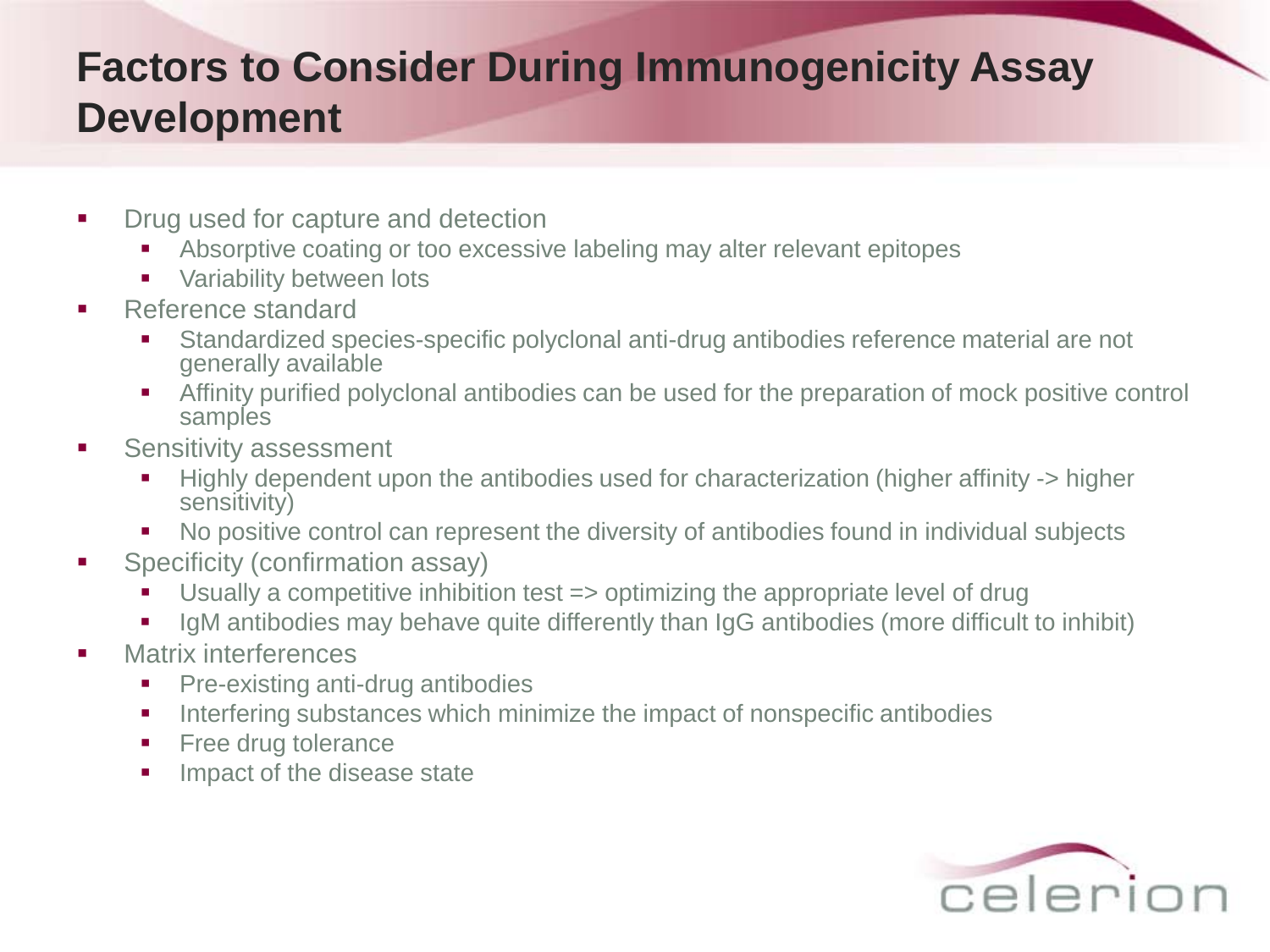## **Large Molecule Bioanalytical Capabilities Celerion – Zurich**

- Developed quantitative assays for:
	- **Human insulins**
	- **Interleukins**
	- **Erythropoetins**
	- **Monoclonal antibodies**
	- **Fusion proteins**
	- **Hormons**
	- **Interferons**
	- **Pegylated interferons**
- For immunogenicity screens, the lab can process up to 15,000 samples a month
- The Zurich facility has been certified according to the OECD GLP principles (Swiss Medic) and has been inspected by other regulatory agencies (FDA, AEMPS, AFSSAPS and EMA)



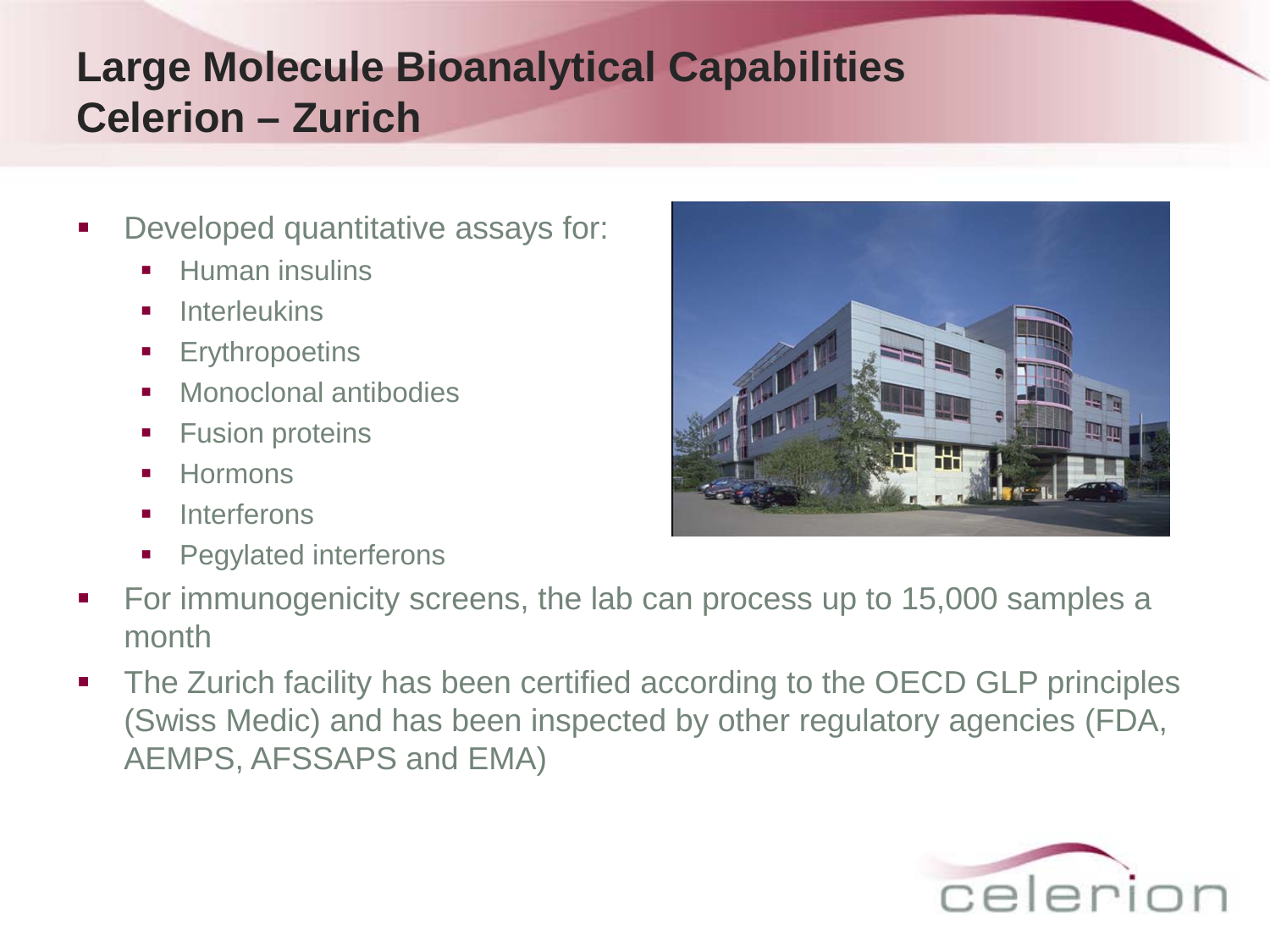#### **Cell Based Assays**

- Advantages
	- In comparison to the *in vitro* tests such as ELISA and RIP, cell based assays provide information about how drug/antibodies may be acting on cells
	- **I** *In vitro* tests such as ELISA and RIP demonstrate that an antigen-antibody reaction is occurring. Only a cell based assay can demonstrate that the drug is functional
	- Cell based assays can demonstrate whether an anti-drug antibody response is neutralizing or non-neutralizing
- Limitations
	- Cell lines are notoriously variable and sensitive to reagent changes choice of appropriate cell line is crucial
	- Sensitivity/Selectivity issue dilution of samples is required because the response of the cells is very sensitive to other signals in the matrix
	- **Long development/validation time due to reagent availability**

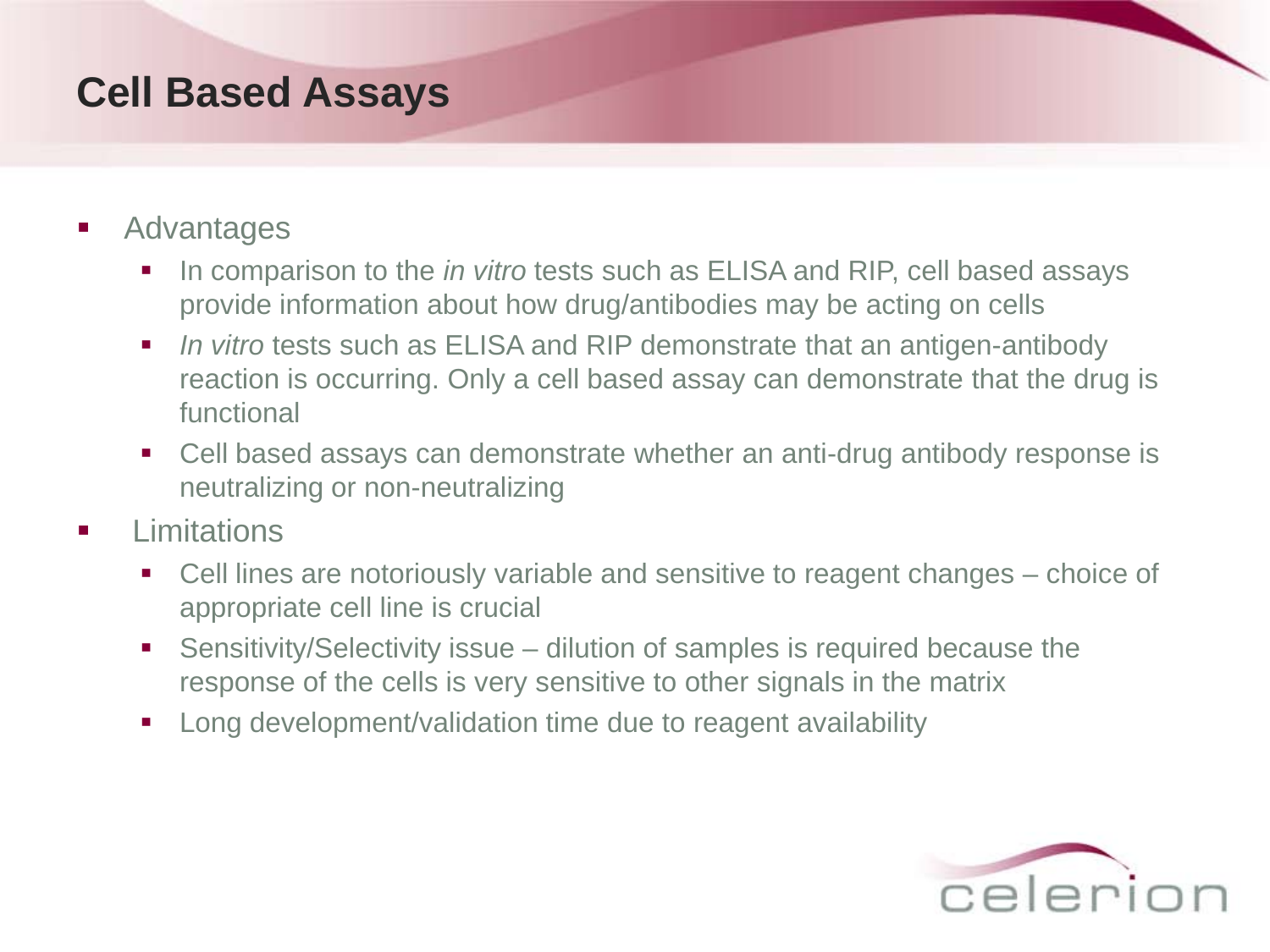## **Types of Cell Based Assays**

- **Proliferation**
- **•** Differentiation
- **Apoptosis**
- **•** Migration
- **I** Invasion
- TF1 (*human premyeloid leukemic cell line*)
- UT7/Epo (*human erythropoietin-dependant leukemic cell line*)
- L929 (*murine aneuploid fibrosarcoma cell line*)
- A-549 (*human lung carcinoma*)
- Caco-2 (*human colon carcinoma*)
- MDCK (*Mardin Darby canine kidney*)
- ARIP (*rat pancreatic*)
- HUAEC (*Umbilical Artery Endothelial Cells*)
- HEK293MR (*human embryonal kidney*)
- HL-60 (*human promyelocytic leukemia cell line*)
- HepG2 (*human hepatocellular carcinoma*)
- EAHY (*a hybrid human cell line derived from fusion of HUVECs and A549 carcinoma cells*)

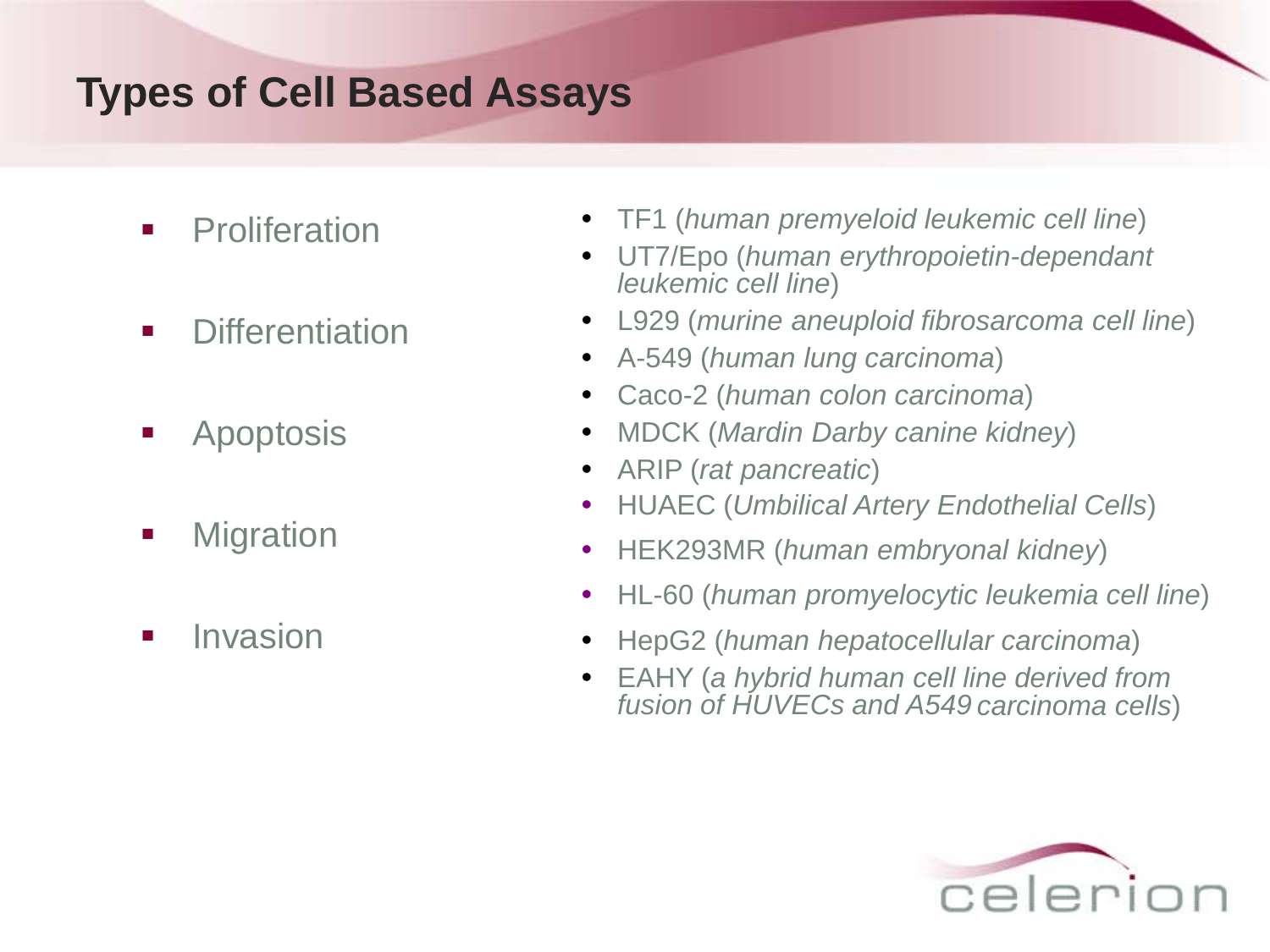#### **Cell Based Assay Development**

- Selection of the cell line
	- Cell number, viability, morphology, density, confluence at time of assay, passage number, cell pre-treatment, washing conditions, plates
- Selection of the assay endpoint
	- Placement of controls, sensitivity, dynamic range, specificity and positive control
- Appropriate matrix interference assays
	- E Necessary to show specificity of response
	- **Multiple assays/tests may be required**

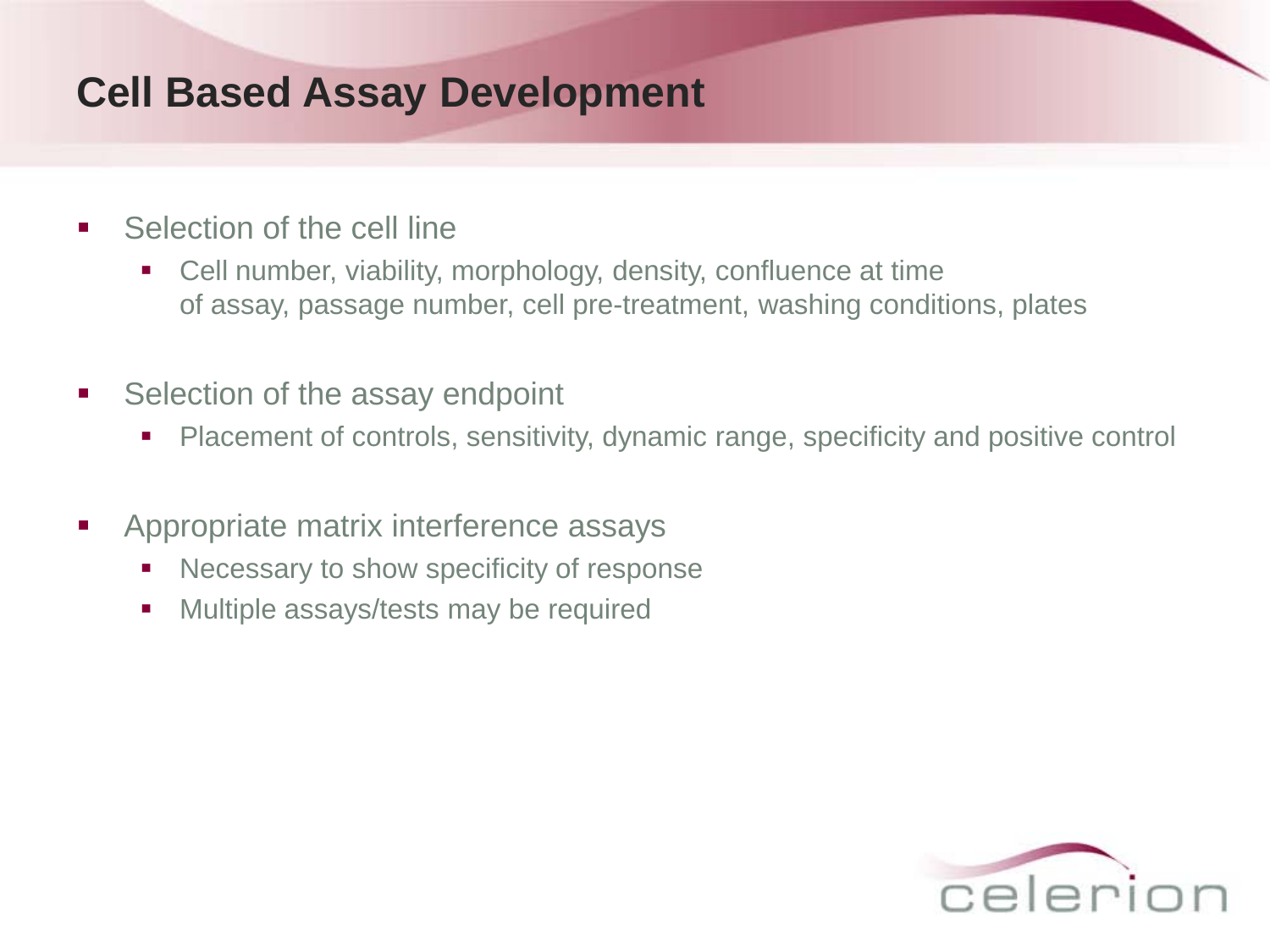#### **Cell Based Assay: Matrix Interference Assay**



Fig. 4. Flow chart depicting use of NAb and matrix interference assays to ascertain drug product-specific neutralizing antibodies.

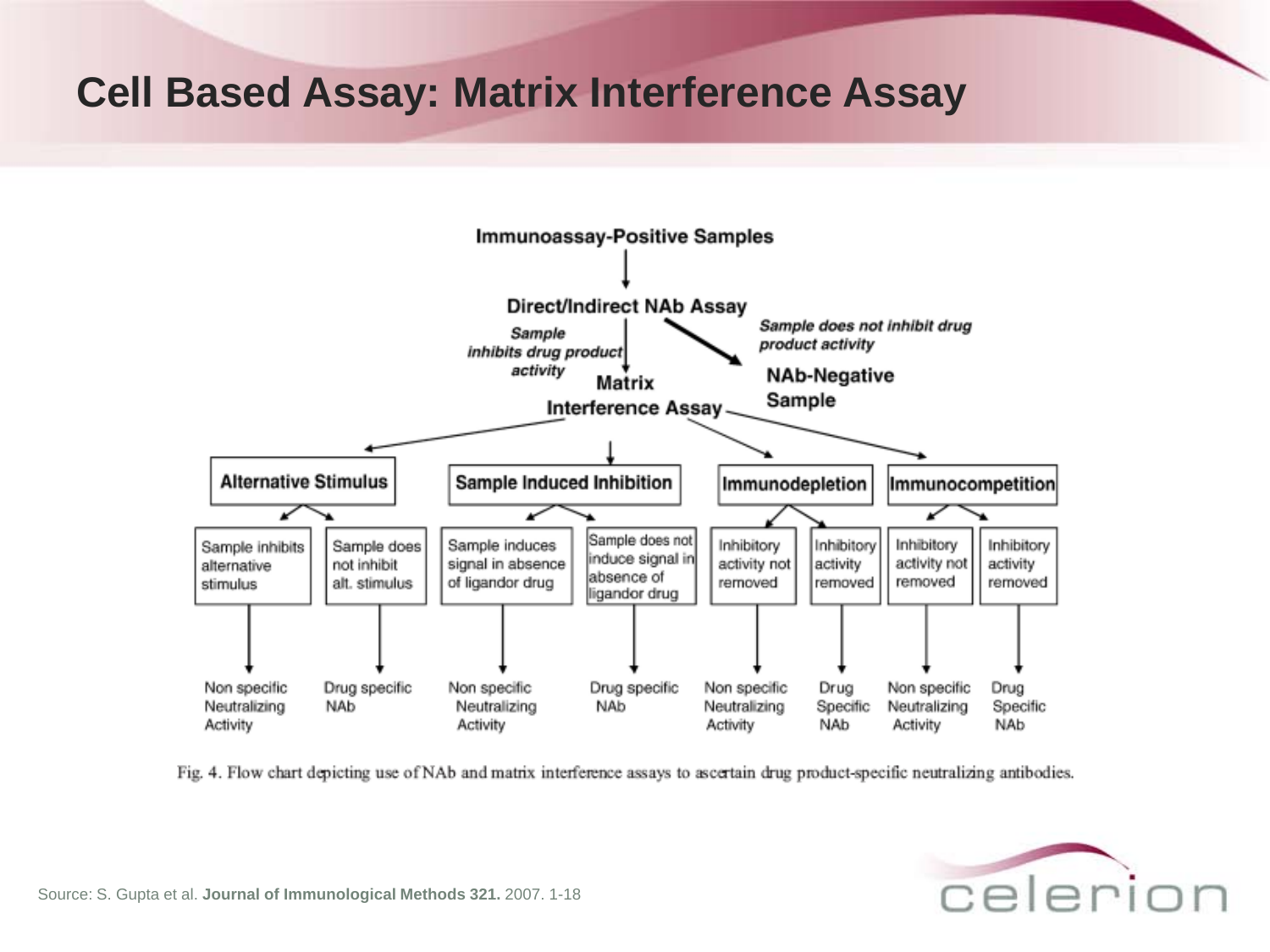## **EMA Regulatory Requirements for Clinical Testing of Biosimilars**

- EMEA/CHMP/BMWP/42832/2005 (currently open for revision)
	- Use same reference product in clinical studies as in preclinical studies
	- Clinical studies must use drug product that was manufactured by the same process used for manufacturing the commercial material
	- Clinical PK and PD (where applicable) studies are normally performed prior to the studies that demonstrate comparable clinical efficacy and safety
	- In certain cases specific PK/PD studies may be required to establish comparability
	- **IMMUNOGENICITY SCREENING requires one-year follow up in patients on study** when product will be chronically administered
	- Sampling schedule for anti-drug antibodies should reflect onset and duration of the antibody response as known from experience with the reference product

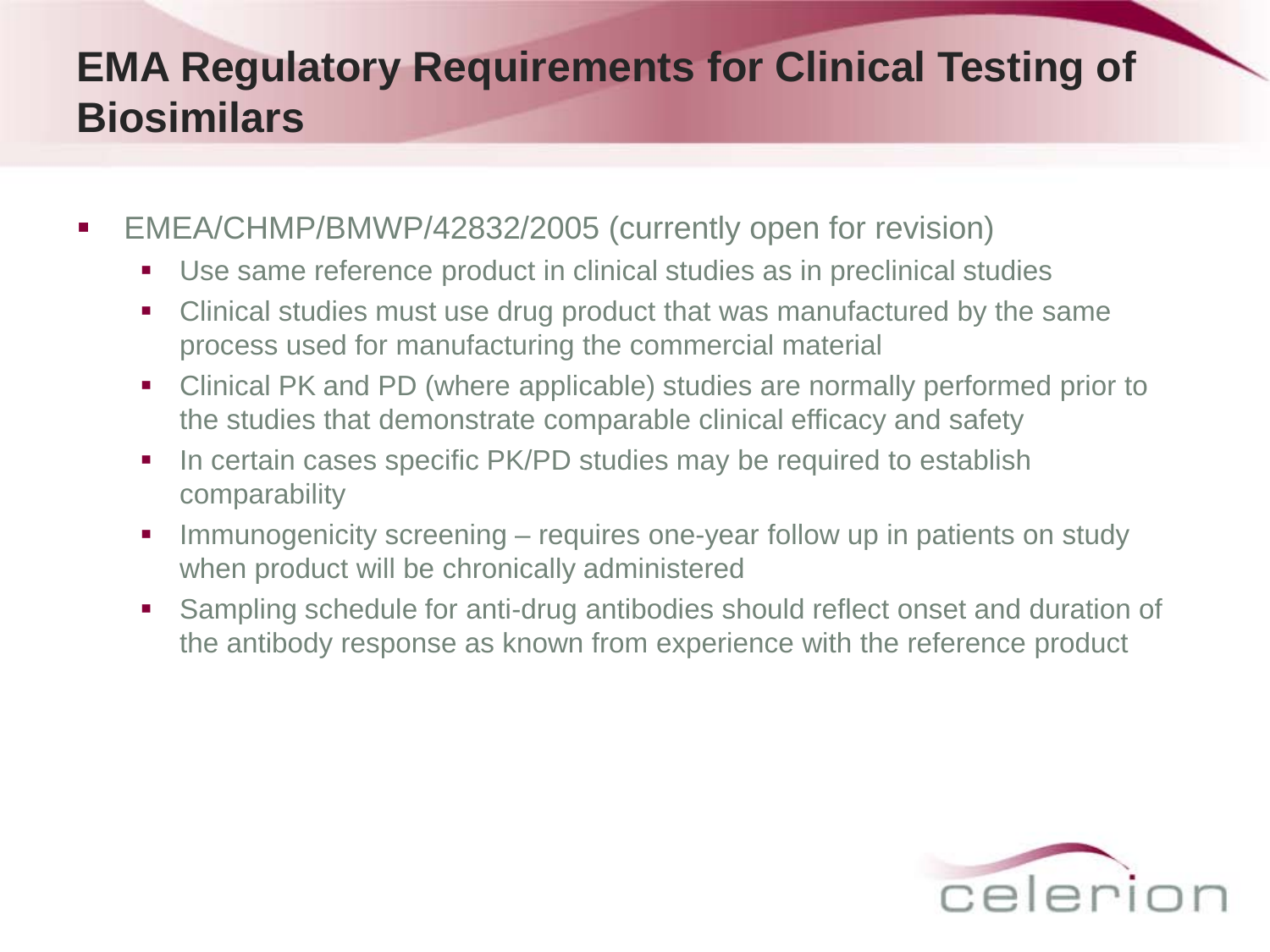## **Pharmacokinetic Studies in Biosimilar Development Programs**

- Comparative PK studies are "an essential part of the comparability exercise"
	- Design should enable us to capture the PK parameters that compare both absorption/bioavailability and elimination (clearance, half-life) characteristics of the two protein products
	- Design elements (single dose, steady-state, repeated measures, crossover) need to be justified against what is known about the reference product
	- **Example** the growth hormone somatotropin. Because this is a hormone, there is a reasonably direct connection between systemic exposure and effect, so showing PK comparability would be a good first step to demonstrate the biosimilar is not going to fail because of bad PK

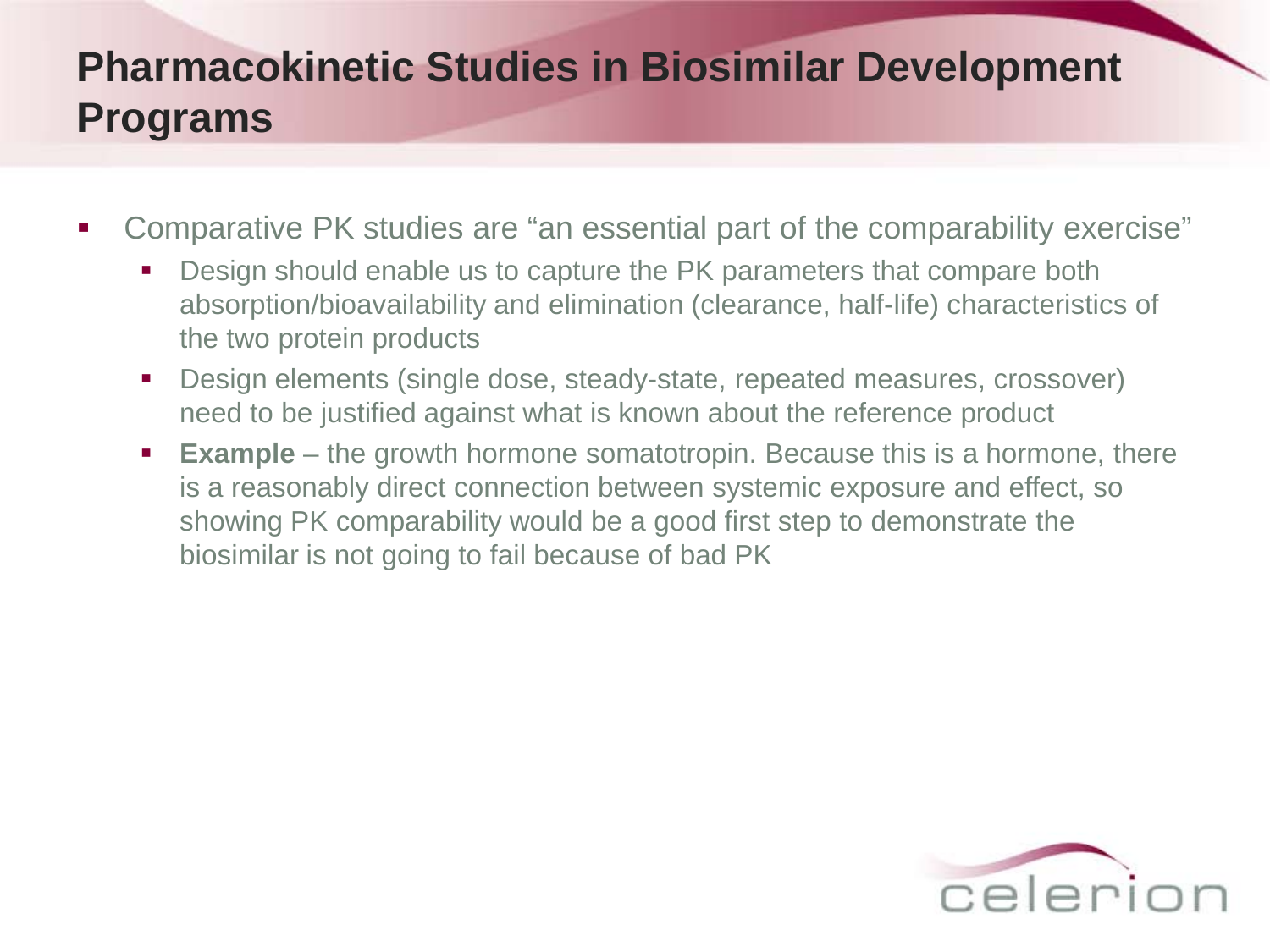#### **PK Issues with Approved Biosimilars**

Many approved biosimilars had PK parameters that did not meet guidelines and/or were outside the traditional BE acceptance range of 80-125%

| <b>Biosimilar</b>                          | <b>Issue</b>                                                       |
|--------------------------------------------|--------------------------------------------------------------------|
| Omnitrope                                  | No comparison to reference product                                 |
| Abseamed, Binocrit and Epoetin alpha Hexal | Acceptance range not defined. AUC after IV treatment outside range |
| Retacrit, Silap                            | Acceptance range not defined.                                      |
|                                            | Correction needed to meet range                                    |
| Filgrastim, Hexal, Zarzio                  | Outside acceptance range at low doses and after multiple doses     |

*Ref: Schellekens and Moors, Nature Biotechnology, 2011*

Therefore a PK profile that does not meet the traditional BE criteria may still support approval based upon data from clinical efficacy/safety evaluations

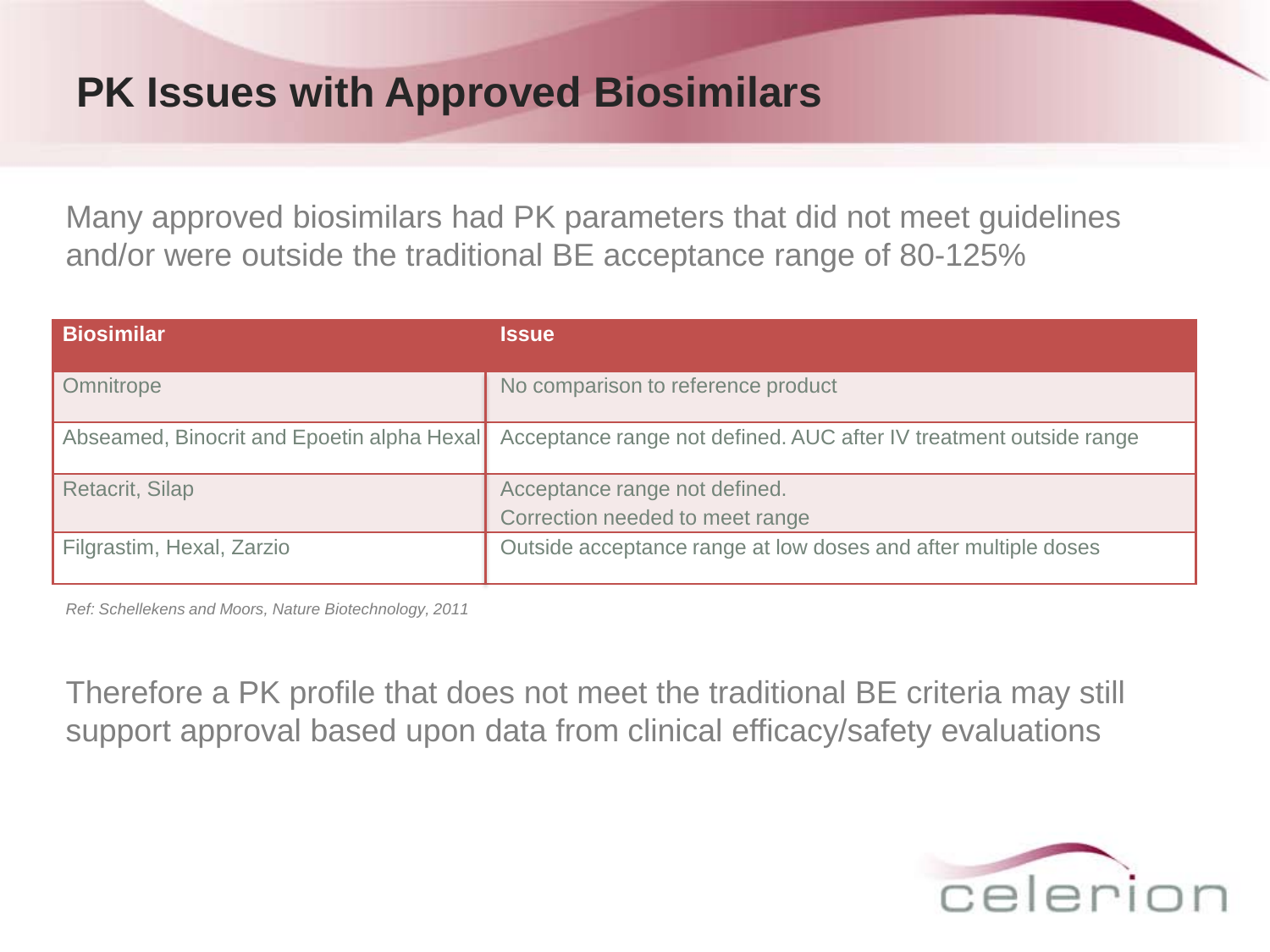## **Pharmacodynamic Studies in Biosimilar Development Programs**

- **Pharmacodynamic studies involve measuring at least one biomarker that is** considered a relevant surrogate to the dynamic effect of the drug and must be conducted in a subject population most sensitive to any differences in dynamic effect
	- Usually performed in a targeted patient population at a dose in the steep part of the dose (or exposure) response curve
	- Example 1 PK/PD Modeling EPO is an example where there is good PK/PD data available since hemoglobin level is a reliable and easily measurable PD marker which correlates well to the PK
	- Example 2 PK/PD modeling comparing a biosimilar for filgrastim to the reference product: "Equivalence could be demonstrated for the serum concentration profile, for the Absolute Neutrophil Count profile and, even more importantly, for the CD34+ cell count, which is a marker for the ability of the granulocyte colony-stimulating factor to mobilize stem cells."1
- The margins defining what is considered clinically comparable must be defined a priority